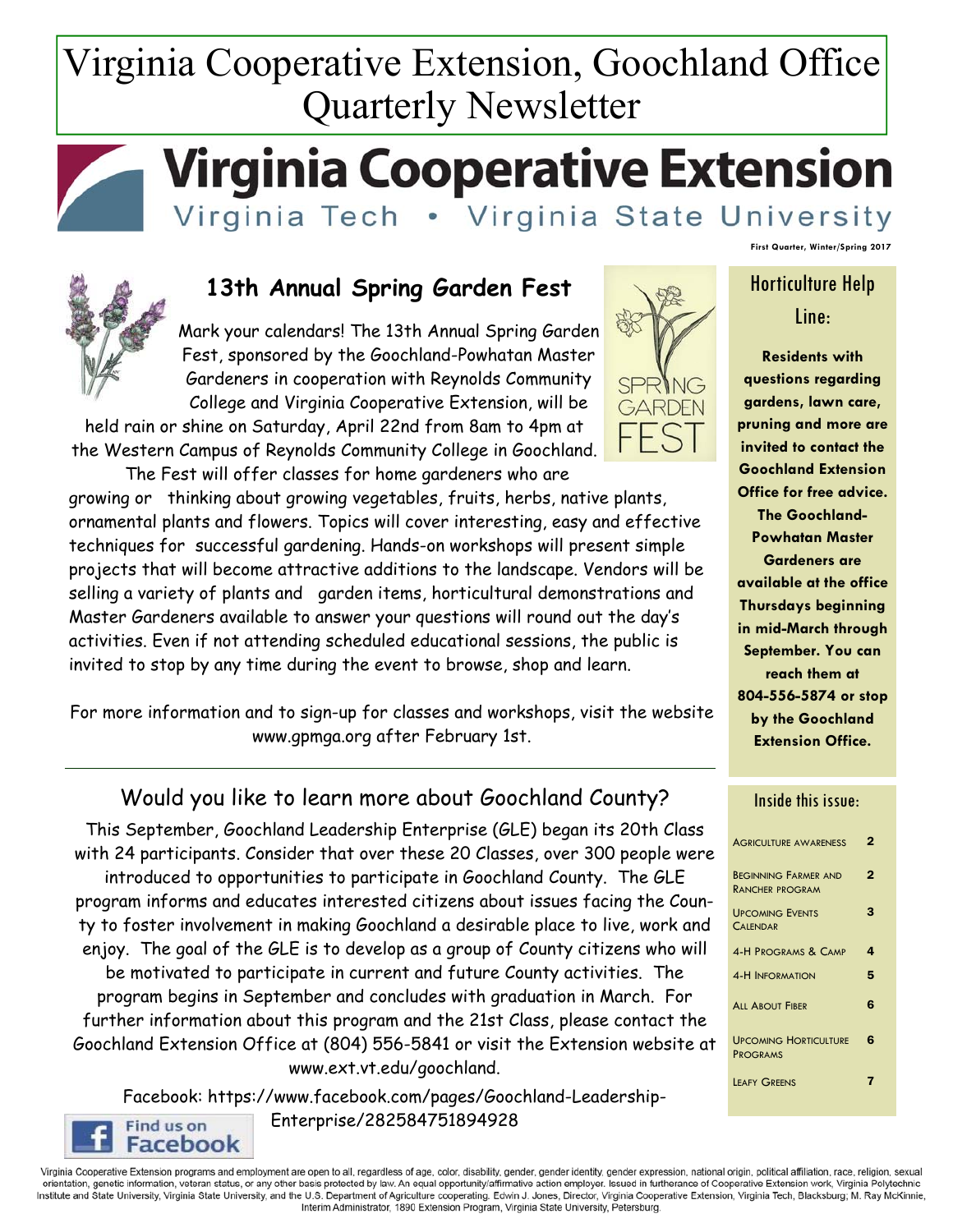## **Agriculture Awareness: Did You Know? By Charlotte Maxwell, Extension Agent – Agriculture & Natural Resources**

## **Utilizing Sacrifice Pasture Areas for Your Horses**

In the simplest terms, a sacrifice area is a section of your land that is separate from your grazing pastures and you do not intentionally keep grass growing. Why would you want to do such a thing? Having this separated out sacrifice area, sometimes called a winter or turnout paddock, can save your pastures from becoming nothing but mud during the winter. This area allows you



to have a place to put your horses, other than their stall, in the winter and still have room to stretch their legs. During the summer, this area can still be used to feed hay or isolate a horse who is injured or sick from the rest of the herd. Since this area is not managed for grass production, special attention must be made to the footing. You want a footing that can provide a soft cushion under their hooves, drainage and does not have to be replaced frequently.

If you are interested in learning more about sacrifice areas or equine pasture management, give Charlotte Maxwell a call at (mobile) 540-223-3837 or (office) 804-556-5872

# **Calling All Beginning Farmer and Ranchers!**

Starting in February 2017, the Goochland Virginia Cooperative Extension Office will be offering programming specifically designed for local beginning farmers. A beginning farmer is anyone who is between 0 and 10 years of farming, or starting a new enterprise on their farm. If



you have ever been interested in starting a farm, or you're within your first 10 years, this programming will be beneficial for you. Whole farm planning will be a



huge aspect of this program, but it will adapt to the needs of the participants. If you're interested, please fill out this survey so that we can send you program information as it is finalized: https://goo.gl/forms/wFtZu0lxlmzhEeIp1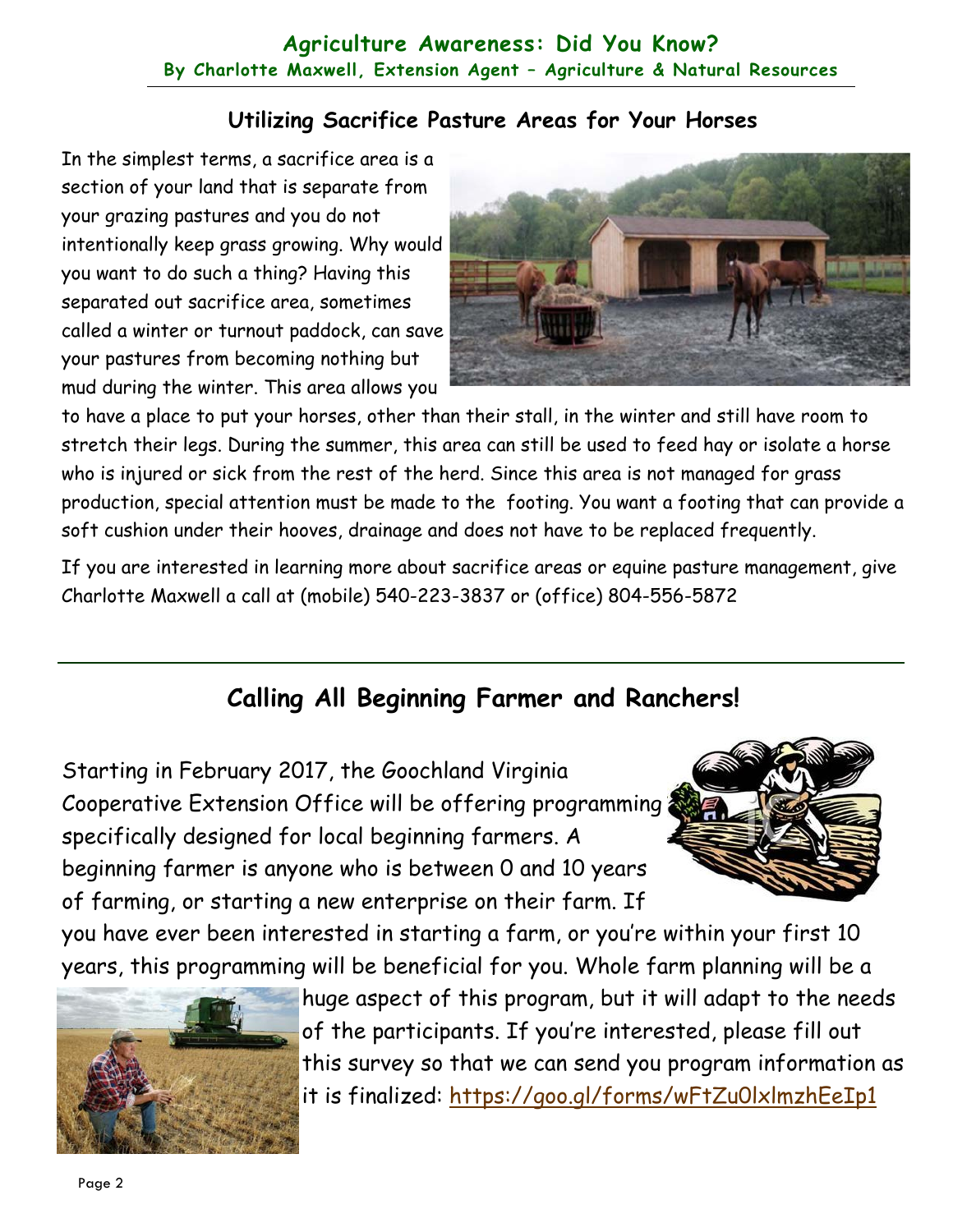# **Upcoming Extension Events:**

# **January**

- **4-H Great Equestrian Club**  Next meeting **Jan. 3rd, 6:30pm.** Contact the Goochland Extension office at (804) 556-5841 for more information.
- **4-H Animal Science Club** Next Meeting **Jan. 13th at 7pm** at St. Mathews UMC.
- **4-H Trailblazers Club**  Next Meeting **Jan. 10th at 6:30p** at the Goochland Parks & Rec Classroom.
- **4-H Cloverbuds Club**  Next Meeting **Jan. 10th at 5:30p** at the Goochland Parks & Rec Classroom.

# **February**

- **4-H Great Equestrian Club**  Next meeting **Feb 7th, 6:30pm.** Contact the Goochland Extension office at (804) 556-5841 for more information.
- **4-H Animal Science Club** Next Meeting **Feb 10th,7pm** at St. Mathews UMC.
- **4-H Trailblazers**  Next Meeting **Feb 16th, 6:30p** Special Field Trip (Tour Sheriff's dept.)
- **4-H Cloverbuds Club**  Next Meeting **Feb 16th at 5:30p** Special Field Trip (Tour Sheriff dept).
- **Master Gardener Educational Talk Feb 9th, 9:30-10:30am FREE.** Join the Master Gardeners for their association meetings to hear about different horticultural topics from a range of speakers. For more information and location visit the GP Master Gardener website at www.gpmga.org.

# **March**

- **4-H Great Equestrian Club**  Next meeting **Mar 7th at 6:30pm.** Contact the Goochland Extension office at (804) 556- 5841 for more information.
- **4-H Animal Science Club** Next Meeting **Mar 10th, 7pm** at St. Mathews UMC.
- **4-H Trailblazers Club**  Next Meeting **Mar 14th, 6p** at Goochland Parks and Rec Classroom & outdoors.
- **4-H Cloverbuds Club**  Next Meeting **Mar 14th at 6p** at Goochland Parks and Rec Classroom & outdoors.
- **Master Gardener Educational Talk Mar 9th, 9:30-10:30am FREE.** Join the Master Gardeners for their association meetings to hear about different horticultural topics from a range of speakers. For more information and location visit the GP Master Gardener website at www.gpmga.org.

\*\*Pl**ease call the Extension Office prior to these meeting dates to verify that the clubs will be meeting on these dates and times.\*\*** 

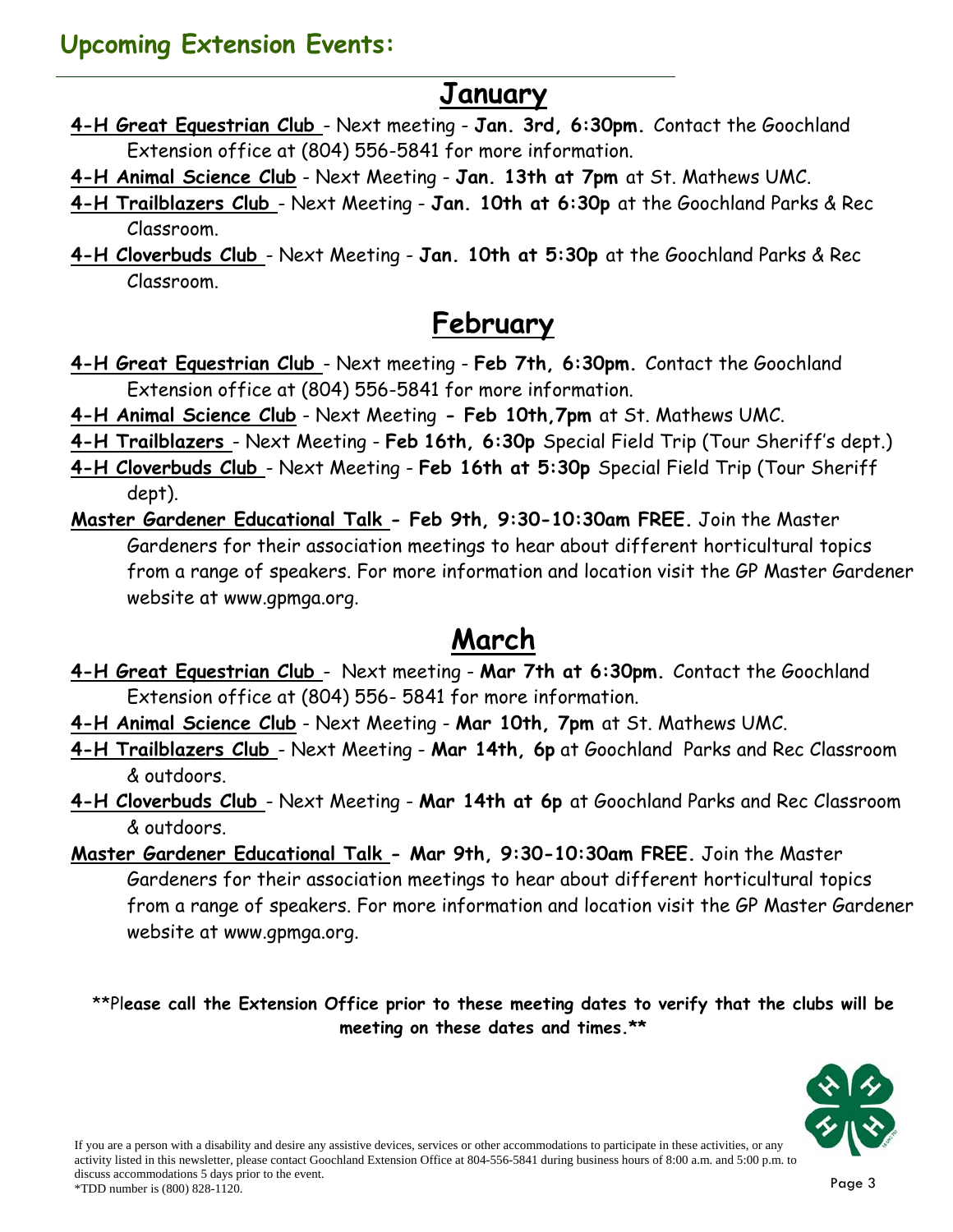

# **STEM & Leaf Club**

**Junior Club: Ages 9-12 Senior Club: Ages 13-18**  This special interest club is for youth who love nature & all things STEM



(Science, Technology, Engineering, and Math). In this program,

youth will be transformed into scientists working to solve real-world environmental problems. Young inventors & scientists will explore STEM & nature through hands-on learning opportunities! Build and design your own inventions as we learn about how to help solve environmental problems! \$20 registration fee

> Next session begins Spring 2017 3:30pm to 5:30pm Multiple Locations

# **4-H Junior Summer Camp** Ages 9-12

Mark your calendar and join us July 17-21, 2017 at Jamestown 4-H Educational Center for a week long summer camp. Jamestown offers canoeing, riflery, crafts and much more. More information about



summer camp 2017 will be available after February 2017. Don't miss a minute of the fun!

# **~STEM/Maker Spring Break 4-H Camp~**



April 3-6 & April 10-13, 2017 at Jamestown 4-H Center, ages 9-12, contact http://jamestown4hcenter.org/camps/#camps/specialtycamps or call the Jamestown 4-H Educational Center at 757-253-4931 for more information.



# **4-H Photography SPIN Club**

Camera time! In this 4-H photography workshop you will learn to use cameras, lighting, and other photography equipment to get great shots. You'll learn to review and evaluate photos for quality and appearance. You will learn about

techniques in editing and developing photographs for display, competition, or personal enjoyment. Participants will have the opportunity to enter photographs into the local and district 4-H photography contests.

> Ages 9-18 Cost: \$20



\*If you are interested in registering for any of these great opportunities or have questions, please call the Goochland Extension Office at 804-556-5873 or email sarahc89@vt.edu\*\*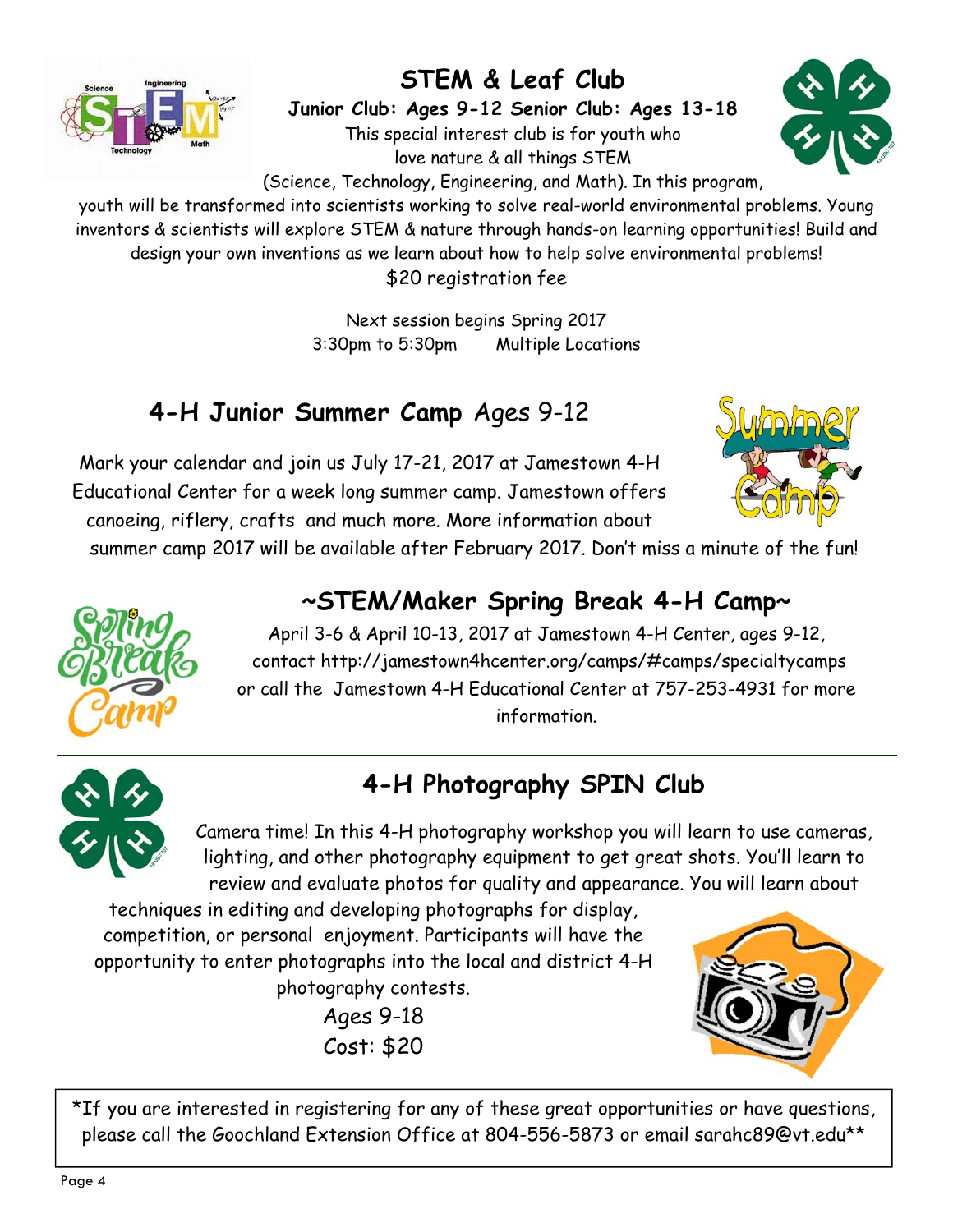## **See what 4-H has to offer for you!! Here is a list of our 4-H Clubs:**

The Goochland County 4-H program is growing throughout the county. 4-H provides "learn by doing" opportunities for youth to receive "hands on experiences through work or activities. 4-H is for all youth, both boys and girls between the ages of 5-18 years of age regardless of race, color, religion, national origin, handicap or political affiliation. For further information or questions regarding any of these programs please contact the 4-H office at 556-5841.



### **Goochland 4-H Shooting Education Club: Ages 9-18**

The Shooting Education Club focuses on teaching responsible handling of any firearm, including safety, cleaning and proper storage. The youth will have a chance to compete in several 4-H sponsored shooting event throughout the year. The 4-H club is lead by qualifies, trained 4-H volunteers who are certified instructors in the following disciplines; archery, rifle, shotgun, pistol, air rifle.

### **4-H Trailblazers & Cloverbuds: Ages 5-18**

Youth will learn about a variety of subject areas such as geocaching, photography, science and more. Meetings are usually held in the Goochland Parks and Recreation Building Classroom.

### **Great Equestrian 4-H Club:** Ages 9-18

The 4-Hers will participate in equine workshops, visit farms and show equine at local 4-H horse shows. Youth do not need to have a horse to be a member, just interest in the equine industry. The 4-H members meet once a month on the first Tuesday at 6:30pm.

### **4-H Thunderhooves: Ages 9-18**

The Thunderhooves are an equine club that focuses on learning more about the equine industry. The 4-Hers will participate in equine workshops, visit farms and show equine at local 4-H horse shows. Youth do not need to have a horse to be a member just interest in the equine industry.

## **Goochland 4-H Animal Science Club: Ages 5-18**

The Animal Science 4-H club focuses on learning about livestock animals and agriculture. Throughout the year, the youth participate in workshops on different species of livestock; have guest speakers within the industry and show at the local 4-H livestock shows. Youth do not need to have a livestock animal to be a member just an interest. Youth 5-8 years of age, can be a part of this club as Cloverbuds until they reach the 4-H age of 9. This 4-H Club meets once a month on the second Friday at 7 pm at St. Mathews UMC in Goochland.



## As a 4-H Volunteer, You can:

- \*Lead youth within school-based and after-school programs, camp settings or 4-H clubs.
- \*Serve as a chaperone, board member, or judge for a 4-H contest \*Develop and support community service opportunities for youth to
- make a difference in Goochland County.
- \*Teach youth using research-based university curricula
- \*Work with other adults to create fun, new programs for youth.
- \*Make a difference in the lives of youth

4-H is a great volunteer opportunity that allows you to share your interests, skills and time available with the youth in Goochland County. Interested in learning more? Contact Sarah Crews, 4-H Youth Development at 804-556-5873 or sarahc89@vt.edu for more information.

"When adults take time to help young people through 4-H, they exert an enormous, positive influence on the lives of youth." *– Retired General Colin Powell*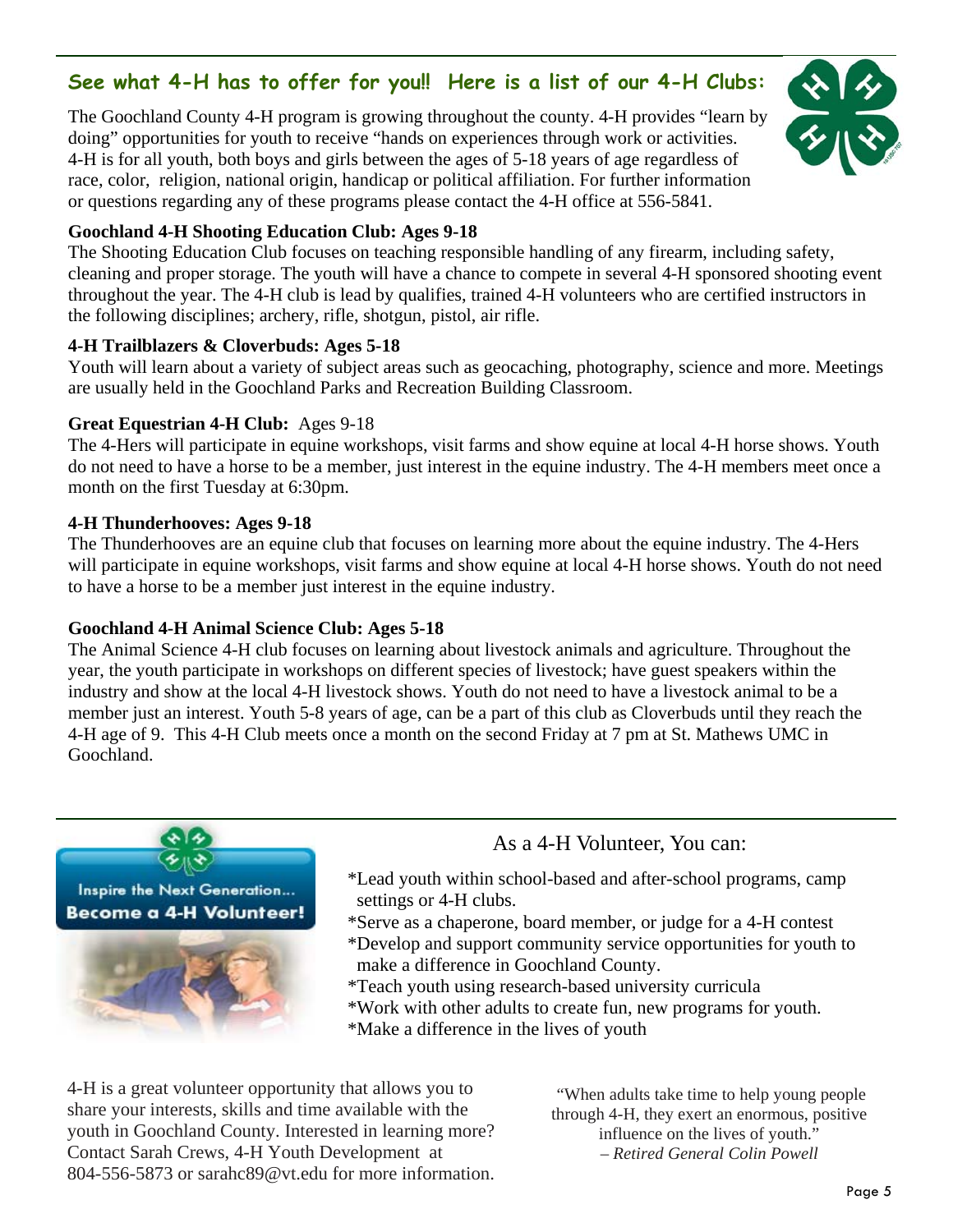## **All About Fiber Posted on January 6, 2017 by Austin Brooks**

January is Fiber Focus Month and it couldn't fall at a better time. Almost every popular New Year's Resolution can be more successful by adding fiber! So what is fiber? Dietary fiber is a type of nondigestible carbohydrate found in plant foods. There are two types of fiber – soluble and insoluble fiber. Soluble fiber helps remove cholesterol from your body, which is good for heart health. Both types of fiber increase feelings of fullness are good for regular bowel movements. Adults should be aiming for  $25 - 35$  grams of fiber each day, although most are only getting an average of 16 grams per day. Keep reading to learn why fiber is such an important part of a healthy diet.

### **Eat Smart with fiber rich foods**

Dietary fiber is found in whole grains, fruits, veggies, nuts, and seeds. By focusing on increasing your fiber, you'll end up eating more plant foods, which are important for a healthy diet.

## **Drink Smart with a high fiber diet**

As you increase the amount of fiber in your diet, you also need to increase how much water you're drinking at the same time. Fiber helps keep you regular, but increasing fiber in your diet too much or too quickly can cause digestive discomfort.

### **Slim Down with high fiber foods**

Fiber can help you feel fuller, longer. This helps many people in their weight loss journeys. Foods high in fiber also tend to be more nutrient-dense, meaning they have

more nutrients per calorie than low fiber foods. So by swapping low fiber foods for their higher fiber alternatives, you'll get more nutrition, fewer calories, and feel just as satisfied. Talk about a powerful weight loss strategy!

#### **Stay Healthy with fiber**

Diets high in fiber have been shown to improve health. Dietary fiber, as part of an overall healthy diet, helps reduce blood cholesterol levels and may lower risk of heart disease. Fiber is important for proper bowel function. It helps reduce constipation and diverticulosis. Diets rich in foods containing fiber may reduce the risk of heart disease, obesity, and type 2 diabetes. As you can see, fiber has a powerful effect on health.

#### **Good sources of fiber**

Some of the best sources of dietary fiber are beans and peas, like navy beans, split peas, lentils, pinto beans, and black beans. Vegetables high in fiber include artichokes, collard greens, sweet potatoes, pumpkin and other winter squash, potatoes, and parsnips. Fruits that are good sources of fiber include pears, avocados, apples, raspberries, blackberries, prunes, and figs. Whole grains, like bran and wheat cereals (choose plain varieties instead of sweetened ones), whole grain crackers, bulgur, air popped popcorn, oatmeal, or whole wheat pasta, are all fiber-rich options. Finally, nuts and seeds, such as pumpkin seeds, chia seeds, almonds, sunflower seeds, and peanuts, are good sources of fiber, too.

| Healthy Eating From Your Own Backyard                                                                                                                                                                                                                                                         | Vegetable Gardening Workshop                                                                                                                                                                                                                                    |
|-----------------------------------------------------------------------------------------------------------------------------------------------------------------------------------------------------------------------------------------------------------------------------------------------|-----------------------------------------------------------------------------------------------------------------------------------------------------------------------------------------------------------------------------------------------------------------|
| Location: Goochland Parks & Rec Classroom B                                                                                                                                                                                                                                                   | Location: Goochland Library                                                                                                                                                                                                                                     |
| Fee: \$45.00                                                                                                                                                                                                                                                                                  | <b>FREE</b>                                                                                                                                                                                                                                                     |
| Sat, March 4, 2017                                                                                                                                                                                                                                                                            | Sat, March 18, 2017                                                                                                                                                                                                                                             |
| 9am to 1pm                                                                                                                                                                                                                                                                                    | $9am - 1pm$                                                                                                                                                                                                                                                     |
| Come learn and build a Salad table to grow salad<br>greens in your own backyard.<br>Experience the satisfaction of growing your own<br>fresh salad greens from April to<br>November.<br>Best of all you will be gardening at waist height and<br>avoiding the pesky<br>salad loving critters. | Come learn what you need to know about<br>raising<br>your own vegetables.<br>The following topics will be discussed: planning your<br>garden, soils and soil<br>amendments, diseases and pests of commonly grown<br>vegetables, minimal pesticide use and more. |

## **Upcoming Horticulture Programs**

\*\*Pre-registration for both workshops is required, please call or email Bob Whitehead at 804-556-5868 or whitehd5@vt.edu to register.\*\*